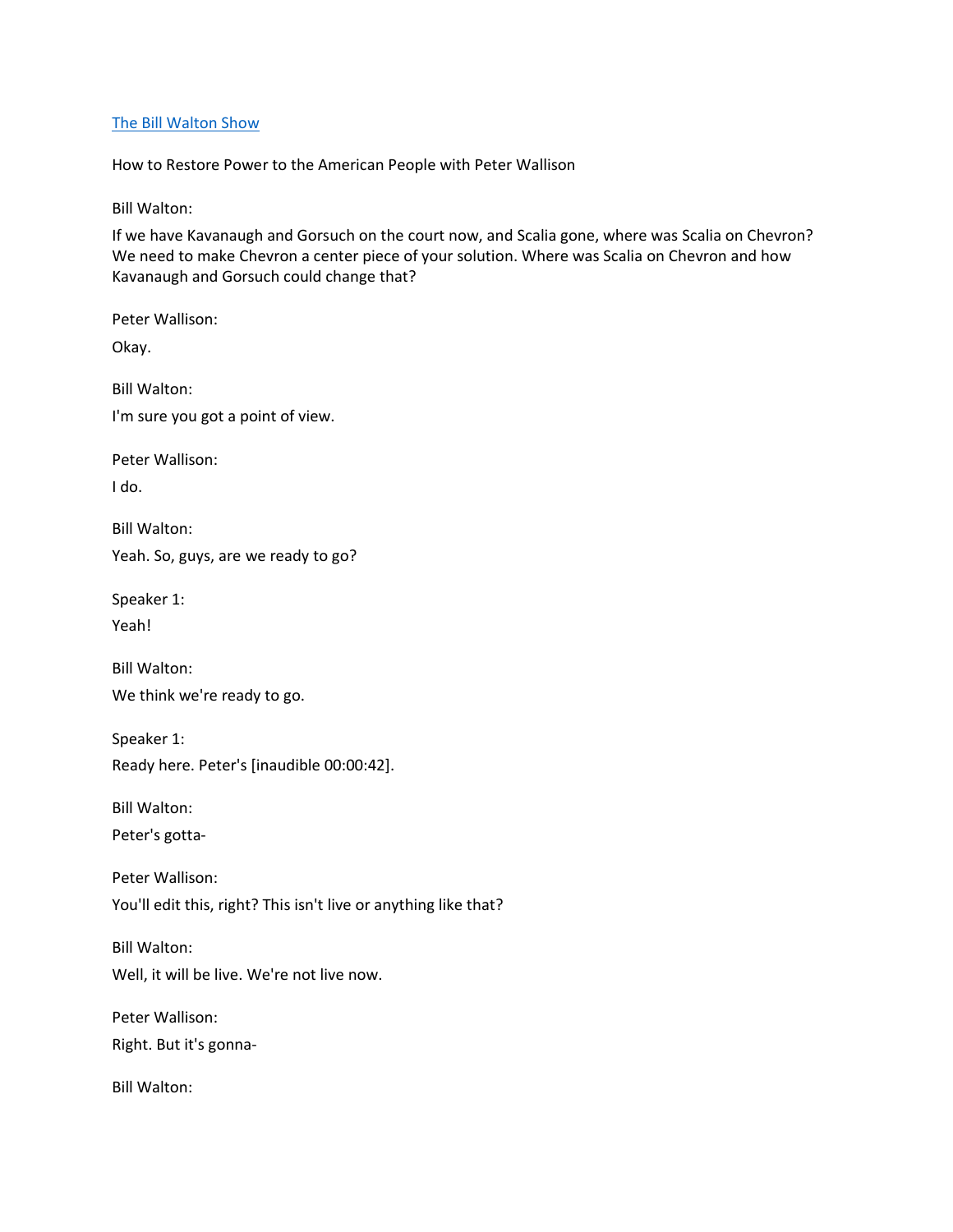Whatever you say now doesn't count.

Peter Wallison:

Okay.

Bill Walton:

Until we say ready-set-go it doesn't count.

Peter Wallison:

But I mean it's not going out live. You're gonna edit whatever we're talking about, right?

Bill Walton:

Yeah, roughly. We're gonna edit it for sound glitches and stuff like that. I've talked with you before. You don't really require much editing.

Peter Wallison:

Okay.

Speaker 1:

Don't be so nervous! You're tense.

#### Bill Walton:

Yeah, and the other thing, I'll just remind ya [crosstalk] this is just to do a little setting of expectations. This is a podcast. The reason we're doing a video is we wanted on YouTube where YouTube has two billion viewers and so it's a big market for this and so YouTube will have the video which will have a picture of me on the camera and you on your camera. My camera is gonna be different than the one you're seeing 'cause I'm [inaudible] computer to another one, but for all the other platforms it's gonna be audio only. This is not TV so you don't have to think about performing on TV and it's not even radio because in radio you gotta three minute, five minute, six minute things like that where you don't really have a chance to get deeper into a conversation.

### Bill Walton:

And conversation is the key word. This is you and me having a conversation, more than me interviewing you. This is a chance to go back and forth and my produces tell me this is called "between the ears media" where people are gonna listen to this with earbuds and they're gonna hear our voices. It's a very intimate medium. And so it's a conversation and I may interrupt you from time to time because we don't want to go too long on points because it just doesn't work in the podcast medium. So, ready to go?

Peter Wallison: Sure, let's try it!

Bill Walton: Okay, let's go! Okay, you ready? All right. We all set? Ready-set-go?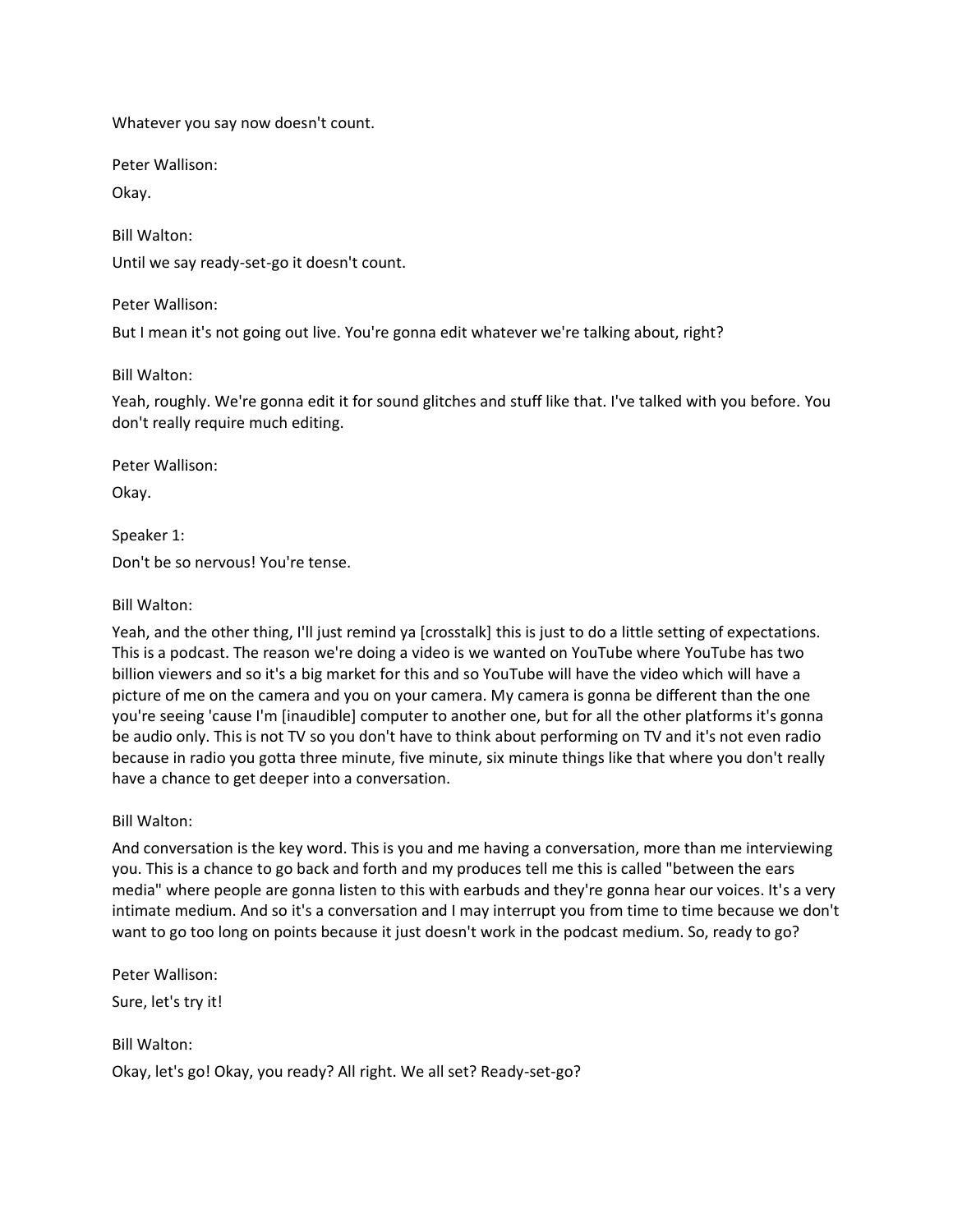Speaker 1: Ready-set-go.

### Bill Walton:

Welcome back! I want to talk with you today about a great danger to Americans. It's the explosion of rampant, hyper regulating federal agencies that are so numerous, so far exceeded their intended power, that they have become in effect, a fourth branch of government. They've come to be called the Administrative State, although technically part of the Administrative Branch or the Executive Branch, much of what they've done is become largely unaccountable to any president. And critically, they've taken over a huge part of the legislative role of Congress. To understand how, look at the federal courts, which have failed to carry out their primary Constitutional responsibility, which is to enforce separation of powers by ensuring that the elected branches of government, the legislative, and the executive, that is Congress and the president, remain independent and separate from one another.

#### Bill Walton:

This failure means unelected bureaucrats of the Administrative State are making decisions and rulings for the American people that in a democracy should only be made by Congress. With me today to talk about this is an old friend, Peter Wallison. Peter is co-director of American Enterprise Institute's Program on Financial Policies Studies and as general council for the U.S. Treasury Department, he had a significant roll in the development of the Reagan Administration's proposals for the deregulation of the financial services industry.

#### Bill Walton:

Peter has recently written a terrific book just published by Encounter Books called "Judicial Fortitude, The Last Chance to Raise in the Administrative State," which is now available on Amazon. And it's a highly recommended read if you wanna understand this problem and the solution as Peter outlines in his book. Welcome, Peter.

#### Peter Wallison:

Thank you, Bill. Good to be with you.

#### Bill Walton:

So what's the problem with the Administrative State? Sounds all ominous, is it?

#### Peter Wallison:

It's very ominous. In fact, the book begins with a statement that we are in danger of losing our democracy unless we can gain control of the agencies of the Administrative State. So that should be ominous enough for most people. And I deliberately started the book with that in order to emphasize the importance of this point. It is not just a point about the government and its structure, it's a point about whether our democracy will actually survive.

#### Bill Walton:

And by the Administrative State, just to boil it down, we're talking about Departments of Labor, E.P.A., the Consumer Protection Financial Bureau, the F.C.C., F.T.C., all of the different agencies, the alphabet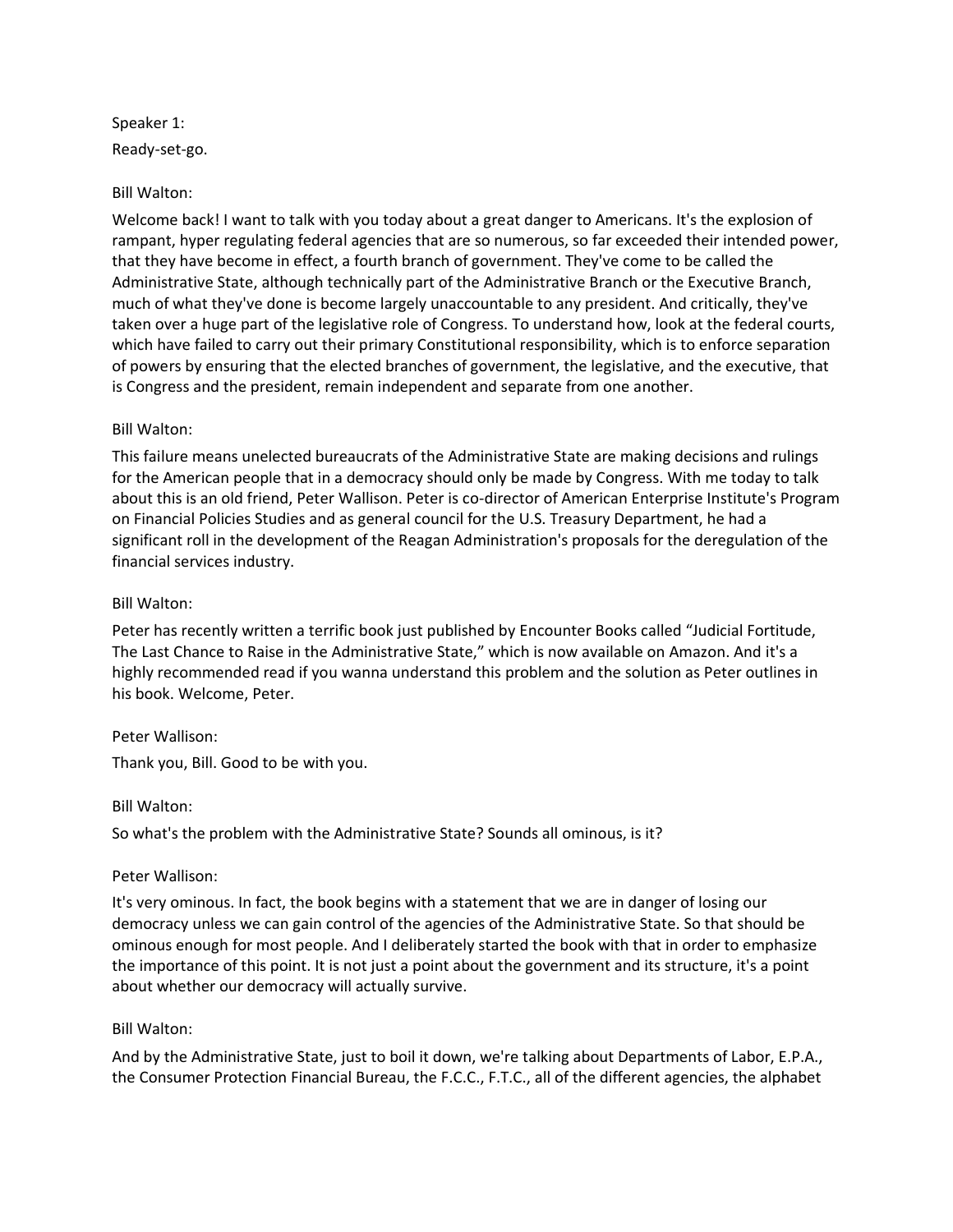soup and the cabinet posts that come to have a lot of powers that the Constitution never intended them to have.

#### Peter Wallison:

That's exactly right. They have tremendous amounts of power that the framers, I think, would have been shocked to see.

### Bill Walton:

One of the things that is interesting, we talk about the dangers of the Administrative State. There are a lot a people who think the Administrative State is great and really the seeds of the Administrative State really were sewn in the 1880's through the 1920's with the Progressive Era Movement. You wrote a terrific chapter in your book about that. Could you tell me about the antecedents of Administrative State and how it got launched by the politicians in the 80's? I think Roosevelt and then Wilson in the 20's, or the early twentieth century, were the biggest leaders of this sub-movement.

### Peter Wallison:

Yes, this is really very interesting. We've all forgotten now about the great Progressive Movement of that period of about 1880 to 1920, but it is very important for what is happening today. The progressives of that time, it would be shocking I think to most people to know this, but Woodrow Wilson and Theodore Roosevelt both wanted substantial modifications in the Constitution. They thought that the Constitution was too rigid to take on the problems that the government was facing at that time. So they wanted much less of the constitutional system to survive and much more power to be given to administrative agencies. There were very few administrative agencies at that time. They wanted more set up and they hoped that these agencies then would be staffed by disinterested, intelligent, ambitious people who would do the right things for the American people.

### Peter Wallison:

And that is the real beginning of what has now developed into an Administrative State and there's a whole process that is explained in the book about how this developed and it's fascinating. And it affects the decisions of the courts in the New Deal, because these progressive ideas that were so important to Woodrow Wilson and Teddy Roosevelt, although they were never actually adopted in the form of a change in the Constitution, the idea that the government should be run by intelligent, disinterested people who don't have to pay particular attention to a Constitution has really come to be the reality in today's world.

### Bill Walton:

Well at its roots, there were two fundamentally different views of human nature. The Constitution was drafted to preserve and protect liberty, and the founders believed, and I believe and you believe, in the sorta unchangeability of human nature and that rules that you set up then and the separations of power are a good thing to protect people and to protect individual freedoms. The Progressives and Wilson wrote about this extensively, didn't believe that. They believed in the malleability of human nature, the improbability of human beings and that they could manage progress and they say progress as inevitable. And then with these experts that you talk about they could manage better outcomes and improve people through their enlightened lead.

### Peter Wallison: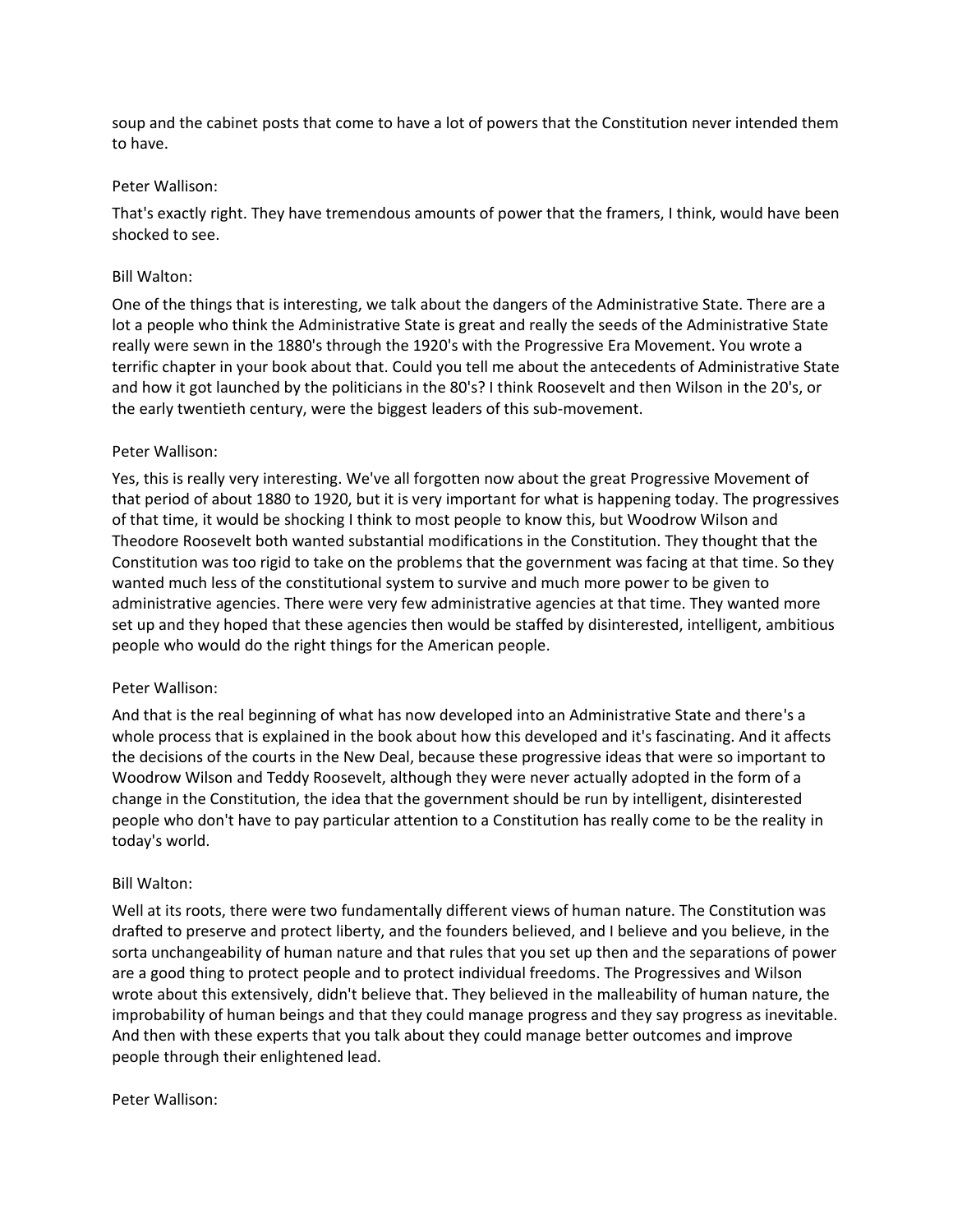Yeah, there is a great deal of that. That is, people should be led by their betters, and their betters were the more intelligent intellectuals who would staff these agencies. I think to really understand how radical this was, though, I think people have to understand why the Constitution structured the government as it did. The framers in the late 18th century, that is, in the 1700's, 1780 and so on, when there was thought being given to the kind of structure the U.S. government should take in a new Constitution, the framers had as a reference the danger of an administrative agency or an executive of any kind having both the power to make laws and the power to enforce them. Because that's what they saw was wrong [inaudible] The king also had the opportunity to make rules and enforce those rules, and I think any American can understand immediately that if the President of the United States, no matter who you think is the president, if the President of the United States or any of the agencies of the Executive has the power to make a rule or a law and to enforce the law, liberty would be jeopardized. And as you point out, Bill, the loadstar for the framers of our Constitution was the people's liberty and they though that by putting all the legislative authority in the hands of Congress, controlled by people, the people would be safe from that kind of danger.

### Bill Walton:

Well, fast forwarding to today, we have these big bills being written and passed. We had the Affordable Care Act, we had Dodd-Frank, you and I are both big fans of Dodd-Frank, and maybe Sarbanes-Oxley before that, Administrative State in terrible laws, but they did write these big bills. They did legislate. And yet even though we had 2000 pages in the Affordable Care Act, and I don't know how many in Dodd-Frank, in your book you contend, and I agree, that they really didn't write legislation. They did something else. What did they do?

### Peter Wallison:

Well, what they did was they empowered regulatory and administrative agencies to make the rules. In fact, Dodd-Frank was famous for the fact that that legislation itself required 400 regulations by the financial agencies of the United States. So, the whole point of these laws was to empower the regulatory agencies that Congress itself made very few major decisions. And if you think about the incentives of Congress in today's world, it's understandable. And the book covers this, and that is if they don't have to make the big decisions, if they just tell people that they've solved the problem by sending the big decisions to these administrative agencies, that's great from their point of view. They get all the electoral advantages of saying they solved the problem, but all the major decisions, and the tough ones, the ones that people will really get angry about, are made by the administrative agencies. And so when a congressman is meeting his constituents and they complain to him about some terrible regulation they've found they have to comply with, he says, "Oh, well, I didn't vote for that!"

#### Bill Walton:

"I didn't vote for that!"

### Peter Wallison:

"I didn't vote for that!" That was done by the administrative agency and the constituent doesn't really understand that the congressman really did vote for that by empowering the administrative agency and knowing the agency was going to do things that he, the congressman, didn't want to vote for.

Bill Walton: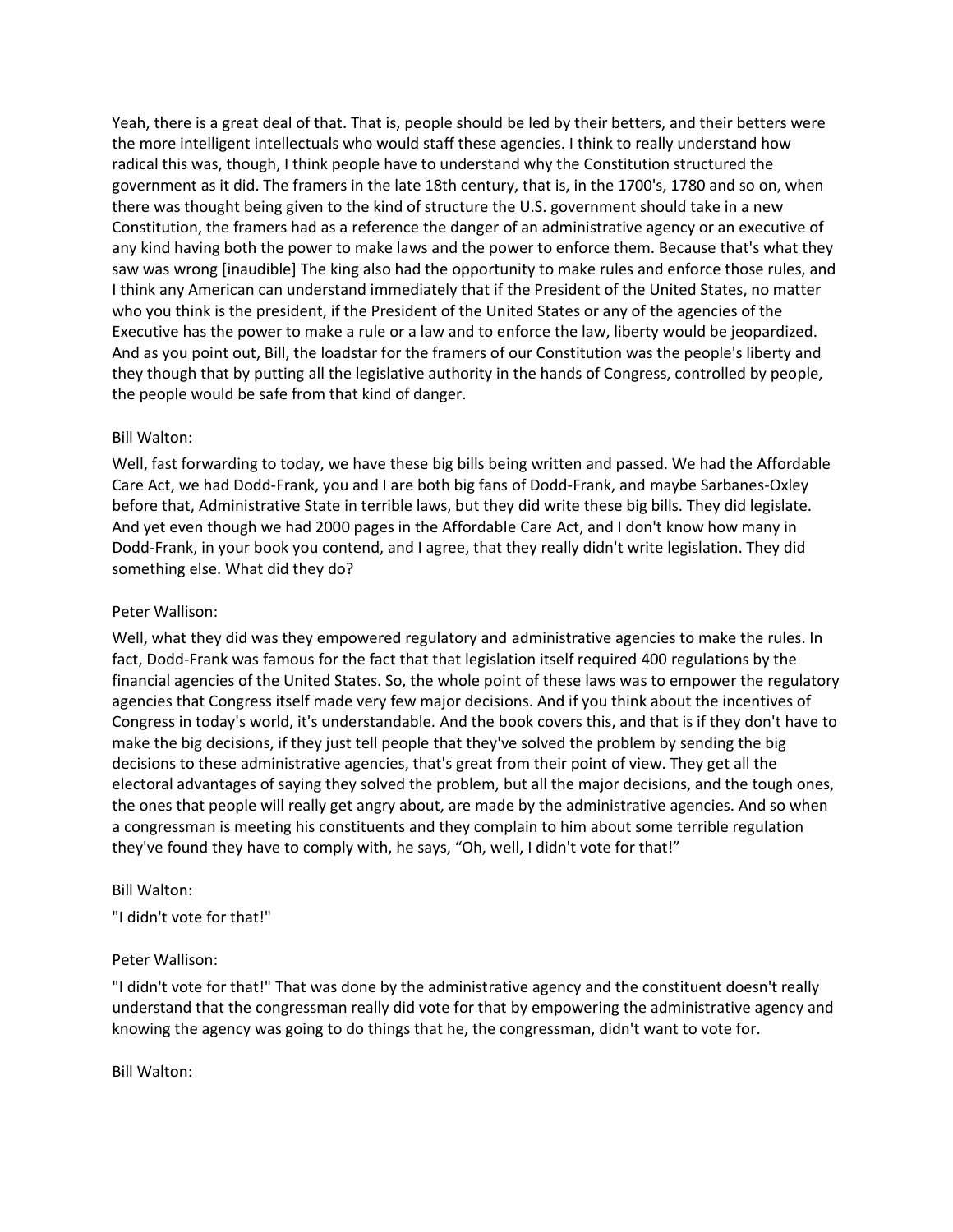Well, the framers incorrectly assumed that Congress would want to protect its power to make specific laws and they didn't anticipate the development that you just described, but then this brings us back to the third branch, the courts, and the courts are supposed to determine whether this process that we just described is constitutional or is in line of what the founders wanted. How'd the courts play a role in letting this trend happen?

Peter Wallison:

Well, the reason this book is called "Judicial Fortitude," many people have asked, "Well, that's kind of an odd title." But the reason is-

Bill Walton: It's a formidable title.

Peter Wallison: It's a formidable title.

### PART 1 OF 3 ENDS [00:15:04]

Peter Wallison: The reason is

Bill Walton:

It's a formidable title.

Peter Wallison:

It's a formidable title, but Alexander Hamilton was one of the people who was a major framer of the Constitution. He and James Madison. And he wrote, all of them wrote things called Federalist Papers to try to persuade the public at the time to adopt the Constitution. And Alexander Hamilton's Federalist Paper 78, it goes into a lot about what the judiciary was for. And in his view, one of the things that the judiciary was supposed to do was to preserve the separation of powers that I talked about before. And that is that all of the legislation is supposed to be done by Congress and the only thing the executive does is administer what Congress has authorized it to do. And he, the reason he wrote Federalist 78 is that many of the people apparently at the time were saying, well, wait a minute, this is a democracy. But shouldn't they be elected? And Federalist 78 was his way of explaining why the framers gave the courts lifetime appointments.

Peter Wallison:

And he was saying they need these judges, will need the fortitude to stand up to the very ... in the constitution that the elected branches are going to be inclined to make in the future.

Bill Walton: Did he use the word fortitude?

Peter Wallison: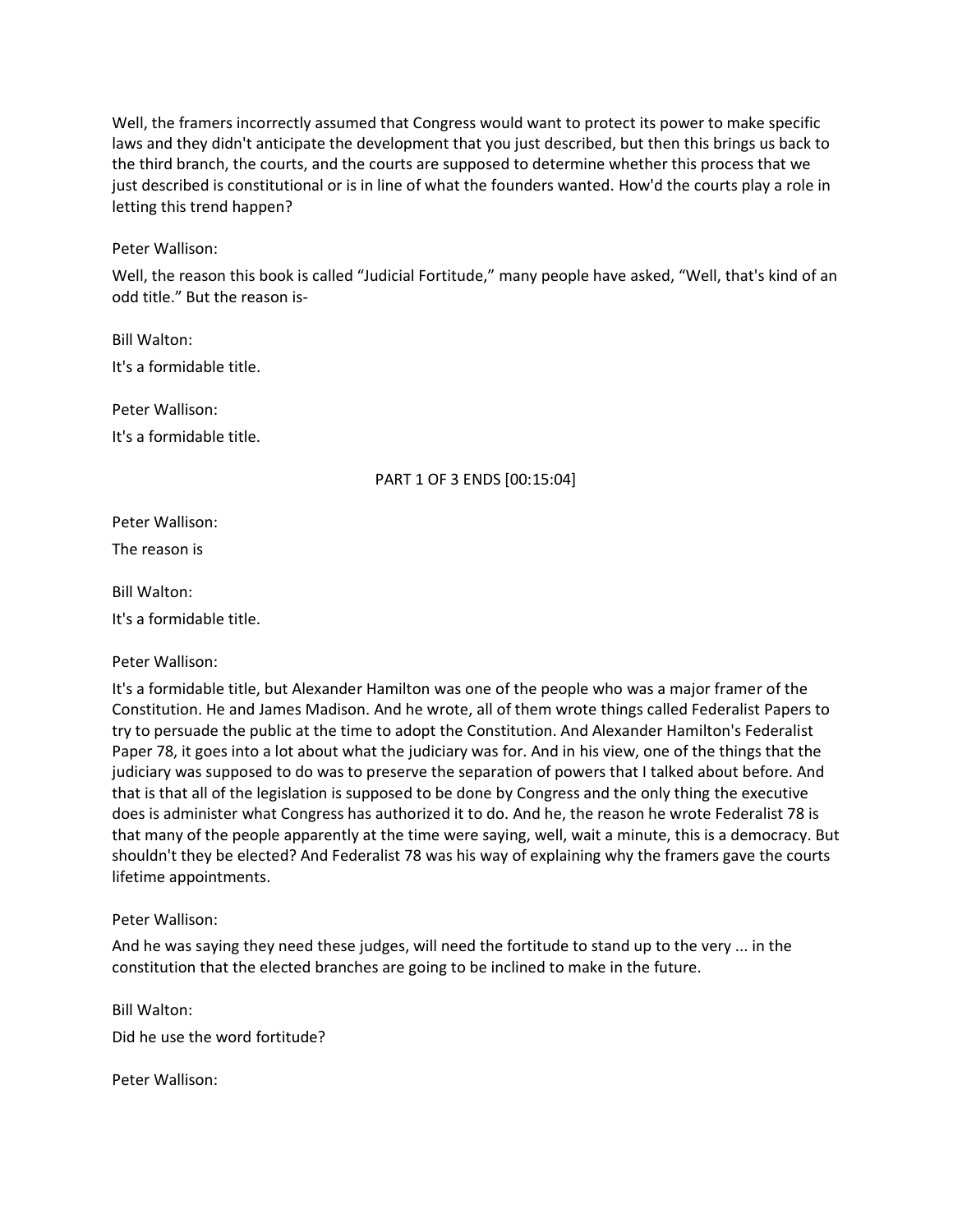Fortitude comes right out of Federalist 78. And so ... and that's why I chose it. Because in reading that article, that essay, I was so impressed with his foresight and his way of understanding what would happen in the future. And it did actually happen in the future if we get to talk about it. Hamilton really put his finger on a purpose for the courts that as far as I can tell, no one has ever emphasized in the 200 years that we've had this Constitution.

### Peter Wallison:

And that is that the courts have an obligation not just to interpret the Constitution. And there we, that's a completely different thing from interpreting the words of the Constitution. What the courts have to determine is the structure of the Constitution. It's a completely different idea. And that is the separation of powers. The courts have a responsibility to maintain the separation of powers and make sure that the laws are only made by Congress. And that the executive only has the power to enforce those laws, not to make any itself. And that's where the courts have failed.

## Bill Walton:

And the thinking about that, I don't have the quote in front of me but the, but there are two parts to that. There's one where Congress is not doing its constitutional duty by delegating too much. And then there's another part where the administrative agency, even though the law was precise, itself takes on too much. So you've gotta watch both what Congress does and with the agencies do.

## Peter Wallison:

Exactly. And those are two different concepts that are discussed in detail in the book. The first is called the non-delegation doctrine in which the courts have not been enforcing it, but it ... And many scholars believe that when Congress delegates legislative authority to the agencies, they are violating the Constitution. And everyone can understand why that is true. Because the framers wanted to make sure that the laws, the major decisions for the society were made by Congress and not by the executive. In fact, if they are made by the executive, we are back to what the framers feared would happen if the King were in charge. That is the ability not only to enforce the law but to make the law. And so under this non-delegation doctrine, the courts should have stopped Congress from authorizing the agencies to do things that only Congress can authorize them to do. And then we had a subsequent issue that perhaps we can discuss, which is called Chevron.

### Bill Walton:

We want to get into Chevron. We got plenty of time to talk about it. I just wanted to set it up so we know where we ran off the rails. When we talk about legislation, isn't there some very vague language in the EPA, in the legislation that created the EPA, that basically just said, we want you to keep the waters of America clean or something else and basically didn't get into any details about how the Environmental Protection Agency was supposed to do that.

### Peter Wallison:

That's right. And of course, that's a typical and very substantial goals legislation because it tells the administrative agency, Congress has told the administrative agency what to do but hasn't made the major decisions. So that a person who has a pond on his property and suddenly finds that that pond is regulated or what he does with that pond is regulated by the federal government, he finds this very puzzling because he had never understood that in any way his pond was to be controlled from Washington. But the EPA has the power to make rules that will govern what is happening at the very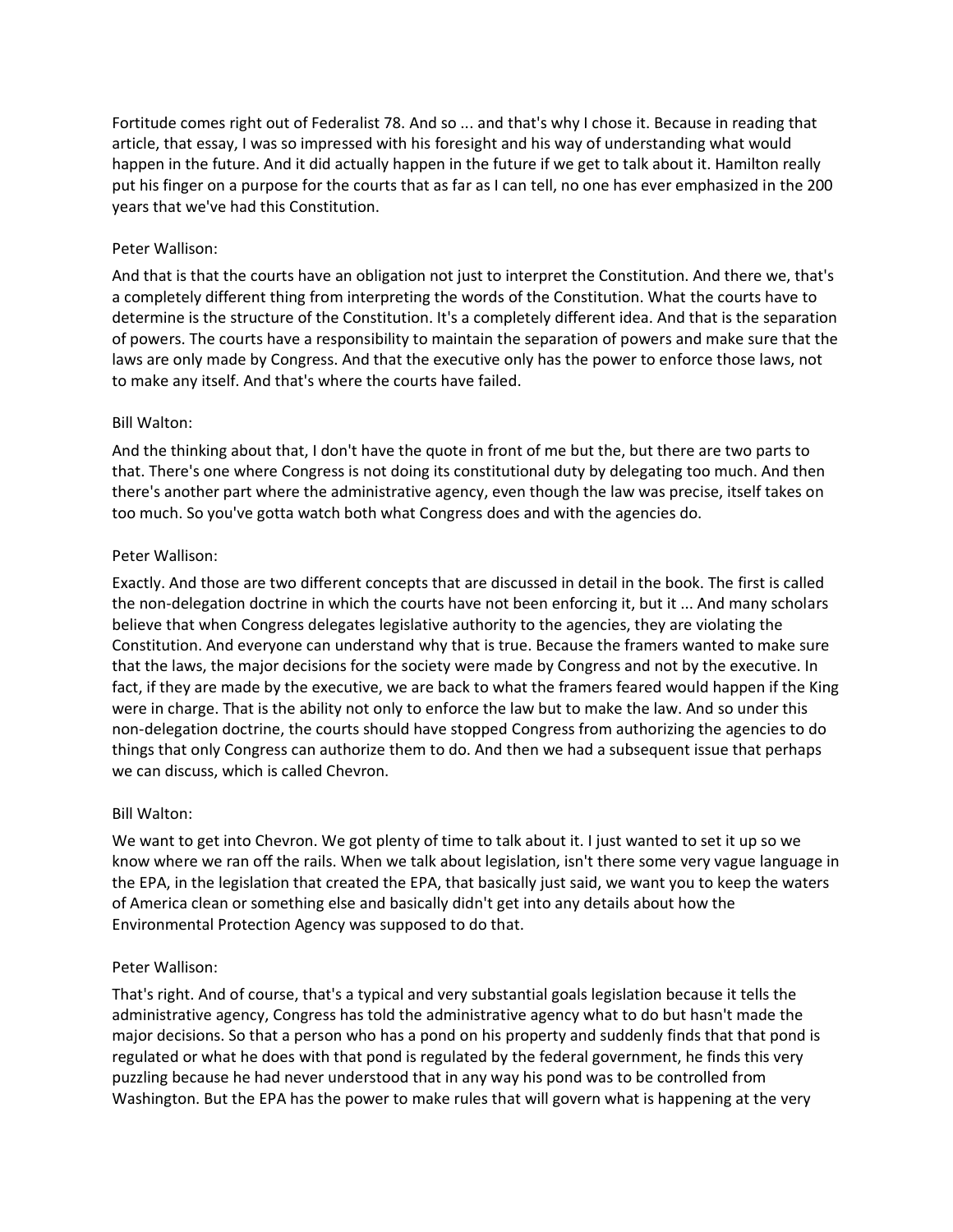most, very lowest levels of the economy with where individuals are dealing with their own property and they were not.

Bill Walton:

Here's the language. To take all steps necessary to ensure that the waters of the United States are clean and helpful. Helpful.

Peter Wallison:

That's right. There you go. So take all steps.

Bill Walton: You could drive a truck through that.

Peter Wallison: And that's what's exactly happened.

Bill Walton:

So what's the other part of what the courts are supposed to do in terms of watch the regulators?

Peter Wallison:

Well, first of course, they, the courts were supposed to endorse and uphold the so-called nondelegation doctrine that I described and they have failed to do that. They tried to do it and they were attacked by President Roosevelt and that was the last time they ever tried to do it. So they ... in 1984, however, they took a different tack. And following kind of the progressive ideas that were started almost 100 years before, in 1984 the Supreme Court said to the lower courts, if you are confronted with a statute in which an agency has claimed that it has power to regulate something, you should defer to the agency's view of whether it has the power. Normally the courts would not defer to agencies. They would look at the statutes themselves and decide whether the power was given to the agency by Congress. ACE, the so called Chevron case does the opposite. It says to all the lower courts, when someone is challenged to stat a regulation of an administrative agency, you are to look at the agency's interpretation and defer to it if you think it is reasonable. And that opened up a huge opportunity for the agencies, which they have used.

Bill Walton:

What are the facts of the Chevron case? It was Chevron versus ...

Peter Wallison: NRDC, Natural Resources Defense Council.

Bill Walton: And what were the issues in the case?

Peter Wallison: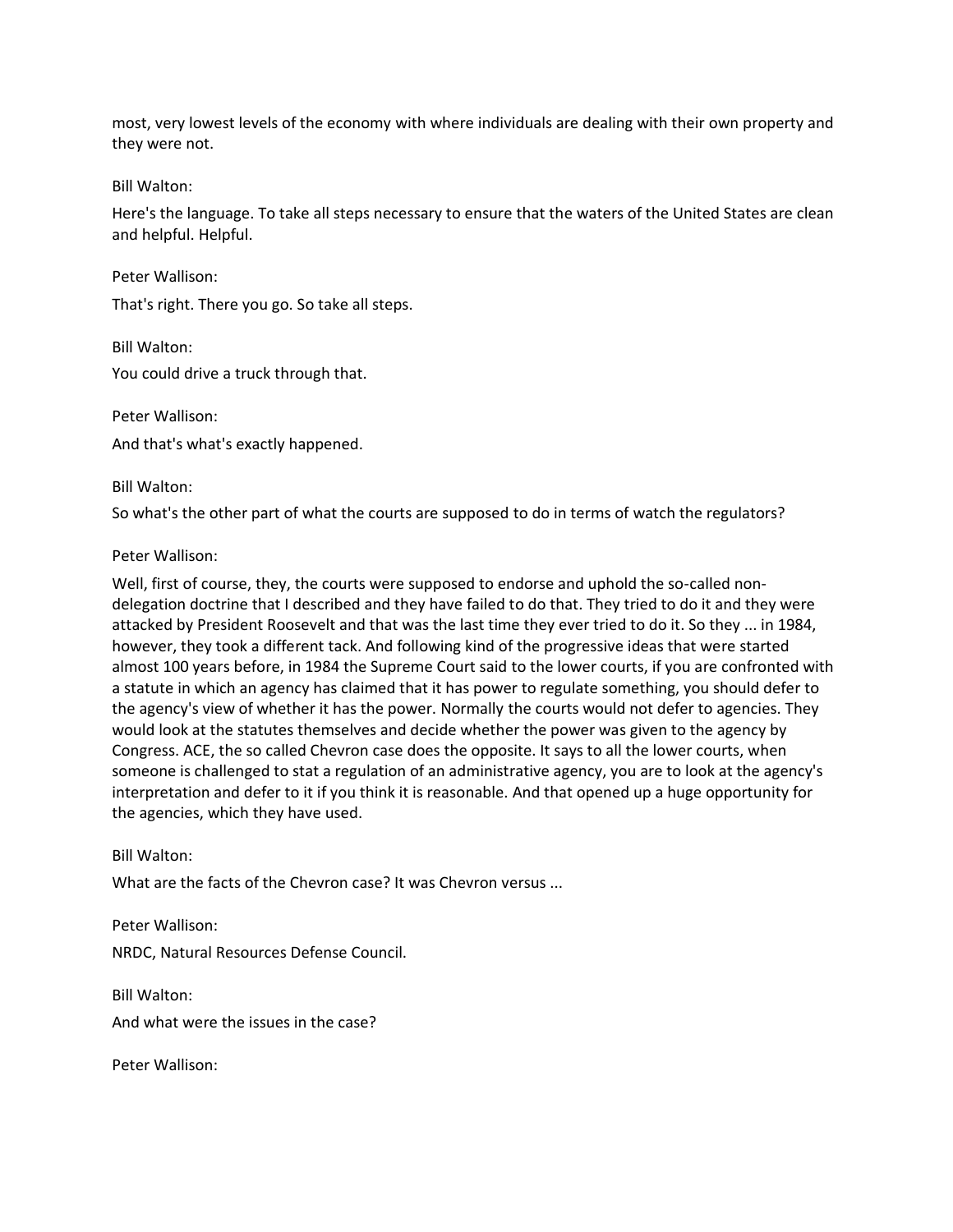Here it was the ... in the Clean Air Act, there was a requirement that any stationary source of pollution, and that was defined as certain kinds of chemicals put into the air, any stationary source of that pollution in an amount of, I think it was 250 tons a year, had to apply for a permit to operate. And the question arose whether it was an individual factory that was the stationary source or could it be a group of factories together in one place, which apparently Chevron had. Where they argued that if they took down the amount of pollution that came from one source within that group that ... but they shouldn't have to apply for a permit for increasing the amount of pollution that's coming from another factory within that same bubble.

### Peter Wallison:

The court looked at that and decided that the bubble concept was ... well, let me step back and say it was the EPA that looked at this during the Reagan administration and decided that the bubble concept was within the authority of the agency to make as a matter of policy. Now, there were other things that the court could have said. The court could have said, for example, that whether it's a bubble concept or an individual plant is not really a major question here. It's something that is a detail that the agency could have done on its own. But by saying that this was a policy that Congress had authorized the agency to ...

### Peter Wallison:

Even though Congress never said a word about it, implicitly said the court they had authorized the agency. Then we, that is the courts, will defer to agencies in all such matters where Congress has not said anything, but the agency is doing something under the language of the statute that is a matter of policy that probably Congress wanted them to decide. And once you say that, the agencies, it's really a Katie, bar the door idea. The agencies then were at liberty to use their statutes, not only the new statutes, but every statute providing authority for them in the past to add new regulations. And ...

#### Bill Walton:

So we're no longer talking about a law. We're talking about reading the minds of Congress when they passed something as to whether that was their intent or not. And then they defer to good intentions that the EPA has now taken up and run with?

#### Peter Wallison:

That's right. And you can see in that idea, even though it was 1984, you can see the progressive idea from the 1880s to the 1920s. You can see how that idea that the agencies know more, they're smarter, they're disinterested, they're better. How that idea could inform a decision by Congress in 1984 and the book traces those things all the way through.

#### Bill Walton:

So let's talk about how Chevron has played out in the last three decades. What's, what, where are we, where ... that was then, and what has happened over the last 35 years really now in terms of how that's shaped decisions and agency's rulings and agency's actions?

#### Peter Wallison:

Well, the agencies have broadened their activities substantially. There are a number of examples in the book about where agencies have gone well beyond what Congress could possibly have authorized. But just in terms of numbers, just so people can get a sense of this, every year since 1993 when people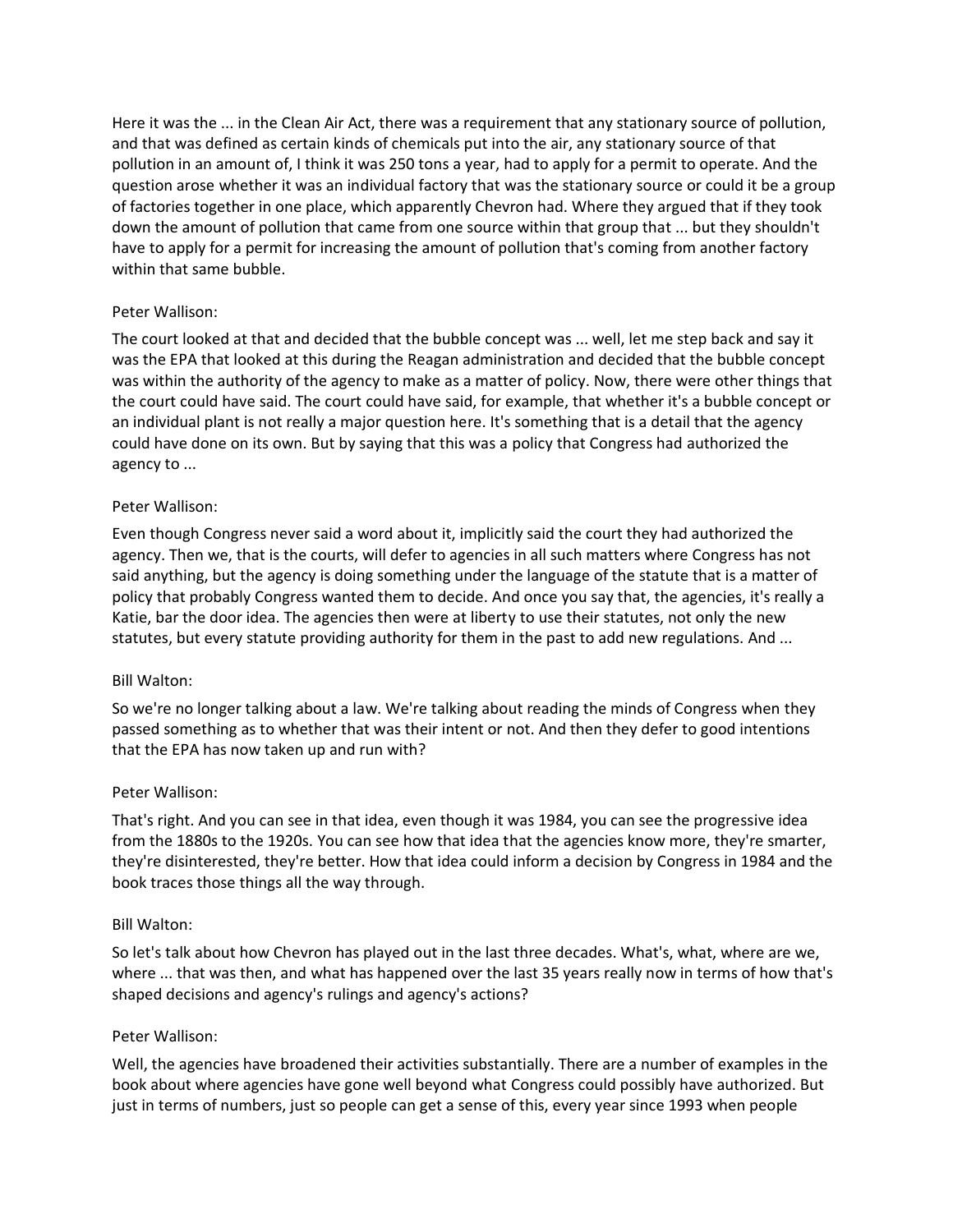started counting. Every year since 1993, the last 25 years, these agencies have issued more than 3000 rules for a total of over 101,000 rules in those 25 years. And that's one of the reasons why they're out of control. I mean, if you're issuing more than 3000 rules in a year, it's impossible for the President, even the President of the United States who is supposed to be the head of the executive branch and control what the agencies do, it's impossible for the President to examine all those rules or all the President's staff to examine all those rules and decide that they make sense or they're within the legal range that they should be in. They're just able to roll out over the American people without any controls.

#### Bill Walton:

Well, and I don't want to veer off another topic, but what's happened also during this period of time is the agencies, whether it's EPA or any other agencies, undergone something called regulatory capture. Where the industries that they're regulating have begun working with them to create rules to protect the companies in those industries and thereby keeping out competitors. And it's brought us what we now call crony capitalism. And so hand in hand relationship between the big businesses that are regulated and the regulators. And increasingly they just work together in lockstep. And that's terrible for growth and economic innovation.

#### Peter Wallison:

That's exactly right. And again, it's a problem created by the progressives who never really understood how these administrative and regulatory agencies would work. The progressive's of that era, and really even the progressives today, these are the descendants, the intellectual descendants of the progressive era, take the same general position, and that is that these disinterested and credentialed.

#### PART 2 OF 3 ENDS [00:30:04]

#### Peter Wallison:

And that is that these disinterested and credentialed, intelligent, well-motivated people are going to be making the right decisions for the American people, even though the American people don't know it. And so what they have done, in effect, is become negotiators with the industries and the interest [inaudible 00:30:21], and negotiate out things that they like and the industry can stand, and that's happy for both parties, because as you point out, competitors can't enter under many of these rules.

#### Bill Walton:

And that's where we are today. And if we haven't made it clear, it's clear it's progressives from the 1880s on have distrusted markets, hated markets, don't believe in competitive process, bringing about better solutions, and only the "disinterested elite," and I put that in quotes, can give us great, great outcomes, which brings to something and I wanna get into the solution to Chevron in a minute, but it brings us to something you write about in the book called public choice. And I have my own spin on what public choice means, which is that if you get two kids graduating from Penn State and ones goes to work for an oil company, and the other goes to work for the EPA, all of a sudden the one that goes to work for the oil company becomes an evil capitalist and the person going to the EPA becomes a disinterested elite savior of the country. Same people, same background, same schools, and fast forward 20 years, they're sitting on the other side of the table and one's the villain and one's the hero. And public choice would tell us, and I want you to correct me 'cause I'm sure I'm oversimplifying, that no, no, no, no, the bureaucrats have interest, bureaucrats have the same wants and needs as the rest of the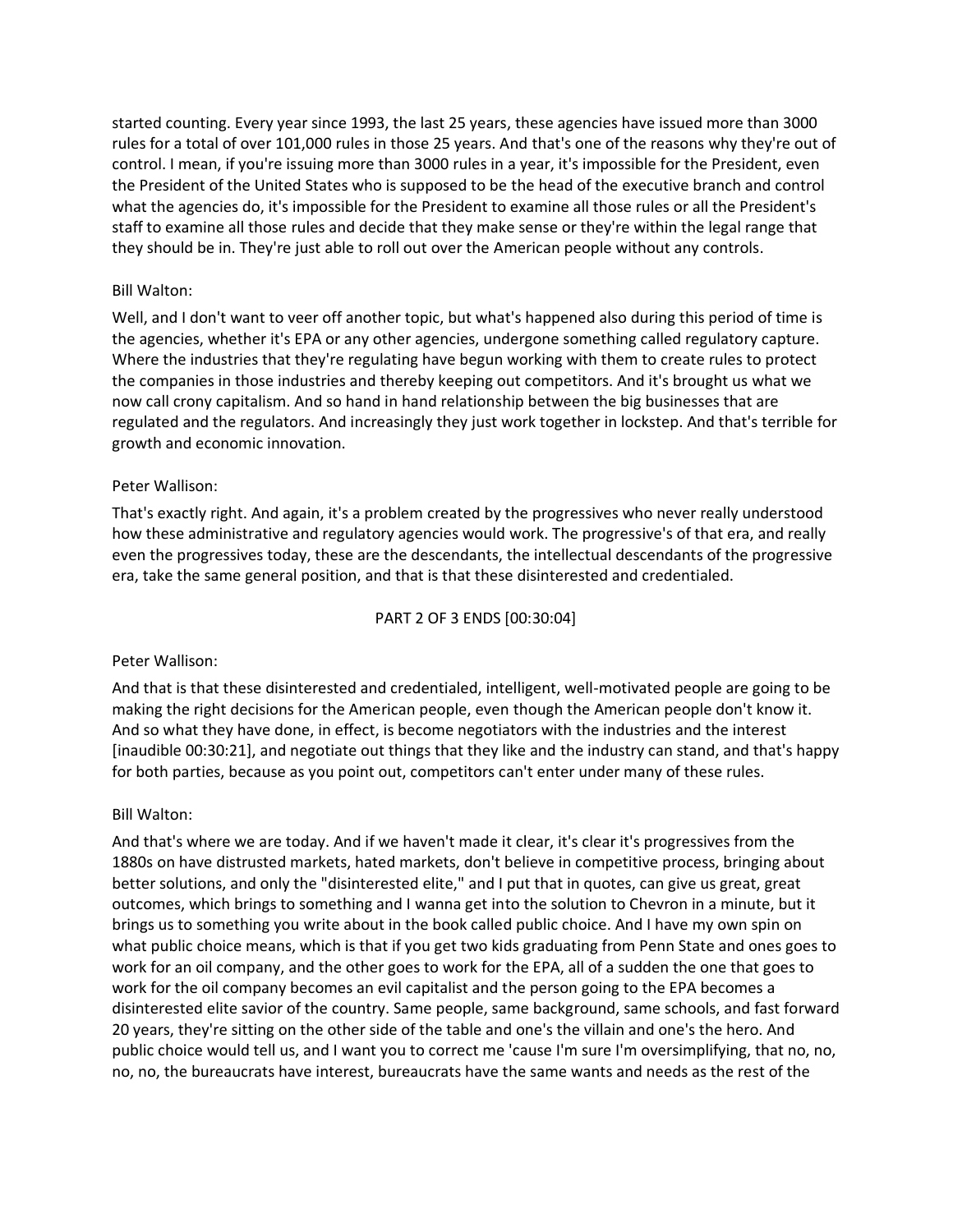humanity, so you can't necessarily assume that these guardian angels are gonna make the right choice for society.

### Peter Wallison:

Yes, an economist by the name of James Buchanan, and actually got a Nobel Prize for recognizing that the administrators have interests just like ordinary private citizens do, and they want power, and they want want [inaudible 00:02:17 audio cuts out for few seconds] more appropriations from Congress. And that is one of the ... And they want more people who are subordinate to them, and so that it one of the reasons why the agencies do these things, why they don't just stop making the rules. They keep making rules so they can go to Congress and say, "You see, there was this problem and we've solved this problem, so we need more money, I need more staff, so we can continue to do the good things we are doing for the American people." That's-

### Bill Walton:

Let's put in another shameless plug for your book. If you read this book, you're gonna see a tremendous, or terrific summary of where we've come from the progressive era to today. And you also write a great summary of what public choice is all about. So if you wanna learn a lot about not only judicial fortitude, but all these other things that afflict us now, this is the place to start, judicial fortitude. Now coming back to this issue we've been talking about on solution, Chevron, okay, courts are deferring to the agencies, big problem. What's the solution?

### Peter Wallison:

Well, the solution is to deal first with Chevron by having the court tell lower courts that from now on, we want you to engage in what is traditionally called judicial review, and that is, you look at the statute, you determine what powers Congress actually intended to give to the agency, and if the agency has gone beyond that range, you're to say, this statute was excessive, or this interpretation was excessive, and turn it down, or void it, or take some other step. Brett Kavanaugh, when he was on the court of appeals, in a case in 2015, said, "When an agency tries to do anything of major substance that is not specifically authorized to it in a statute, they have to go back to Congress."

### Peter Wallison:

That's the essence of what you do if you want to control the growth of the administrative state and deal with the problems created by the Chevron case, because if they have to go back to Congress for some new kind of initiative that they wanna use old language for, that has two great effects. One is it prevents the administrative agencies from going beyond their remit what Congress wanted them to do. And the second thing is even better, and it forces Congress to start acting. And that is something that they've been able to avoid over time.

#### Bill Walton:

I think I'm gonna subtitle this show "How to get Congress to do what it should be doing." That would be very popular topic in the people's minds since they clearly have not been doing it. So that's reason for optimism. Kavanaugh's now on the Court, I think Gorsuch has also taken a similar line, has he not?

### Peter Wallison:

Absolutely, and when Gorsuch wasn't even a candidate for the court, he was on the court of appeals, he was writing decisions in which he said, you know this Chevron thing is inconsistent with the structure of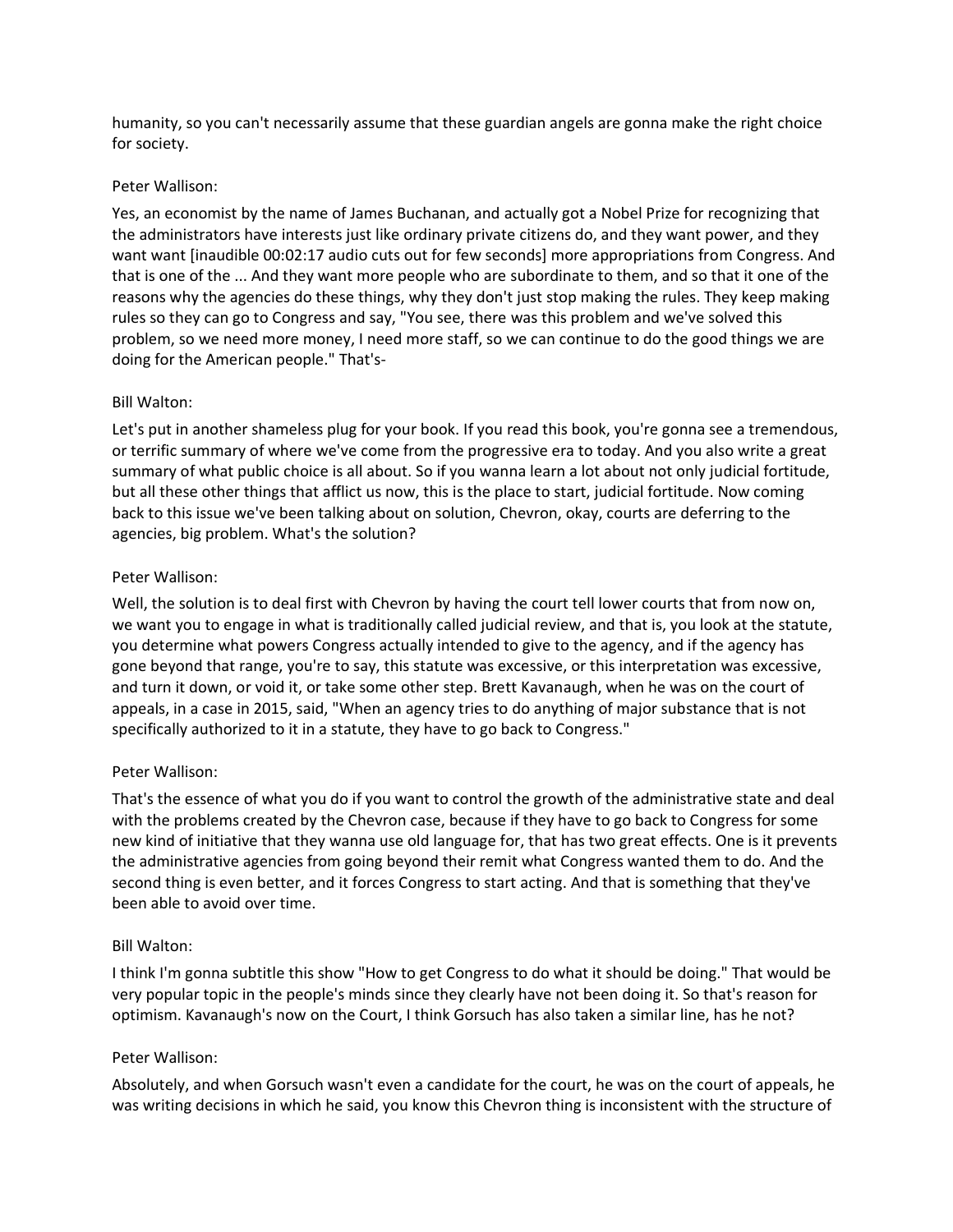the Constitution that the framers had intended. So I don't have the power where I am today can do anything about it, when he was just on the court of appeals, but now he does when he's on the Supreme Court. And so Kavanaugh, Gorsuch, and three other members of the Supreme Court today are able, I think, are Constitutionalists and they're able to take this on.

Bill Walton:

Where was Scalia on this?

#### Peter Wallison:

Ah, very interesting question. Scalia was always one of the major supporters of the Chevron case.

Bill Walton: Mm-hmm (affirmative).

#### Peter Wallison:

I've read a lot of his decisions, I've read things that he wrote before he went on the court, and he had an odd idea that for some reason Chevron gave Congress kind of a background against which to legislate. I don't understand what he had in mind and he never explained it fully in his decisions, but in 2015, in what I think was his last major decision in this area before his unfortunate death, he began to pull back from that position. And he suddenly seemed to recognize that the Administrative Procedure Act, which was adopted by Congress in 1946, actually required the courts to engage in judicial review of statutes, which is the very opposite of what the Chevron case held.

#### Peter Wallison:

So, he began to change, he began to move back toward the position that was taken by Chief Justice Roberts, and two other justices.

Bill Walton: Judge Thomas and ... yeah.

#### Peter Wallison:

Thomas and Alito, and I might mention that I've dedicated the book to Thomas, because Thomas is the one person on the court, who for his entire time on the court, has been calling attention to the fact that the court has been ignoring the importance of the separation of powers.

#### Bill Walton:

So when we talked about this a couple years ago when you were thinking about writing it and wrote it and turned out to be terrific, I was sort of pessimistic, 'cause I didn't see the court would ever get to where you thought they oughta get. Now, it looks like we've got reason for optimism.

#### Peter Wallison:

Yes. I'm optimistic, and I think that from reading their decisions of all of these five justices that we just talked about, they're ready. They need the right case to come before them, and we'll see how things proceed from there.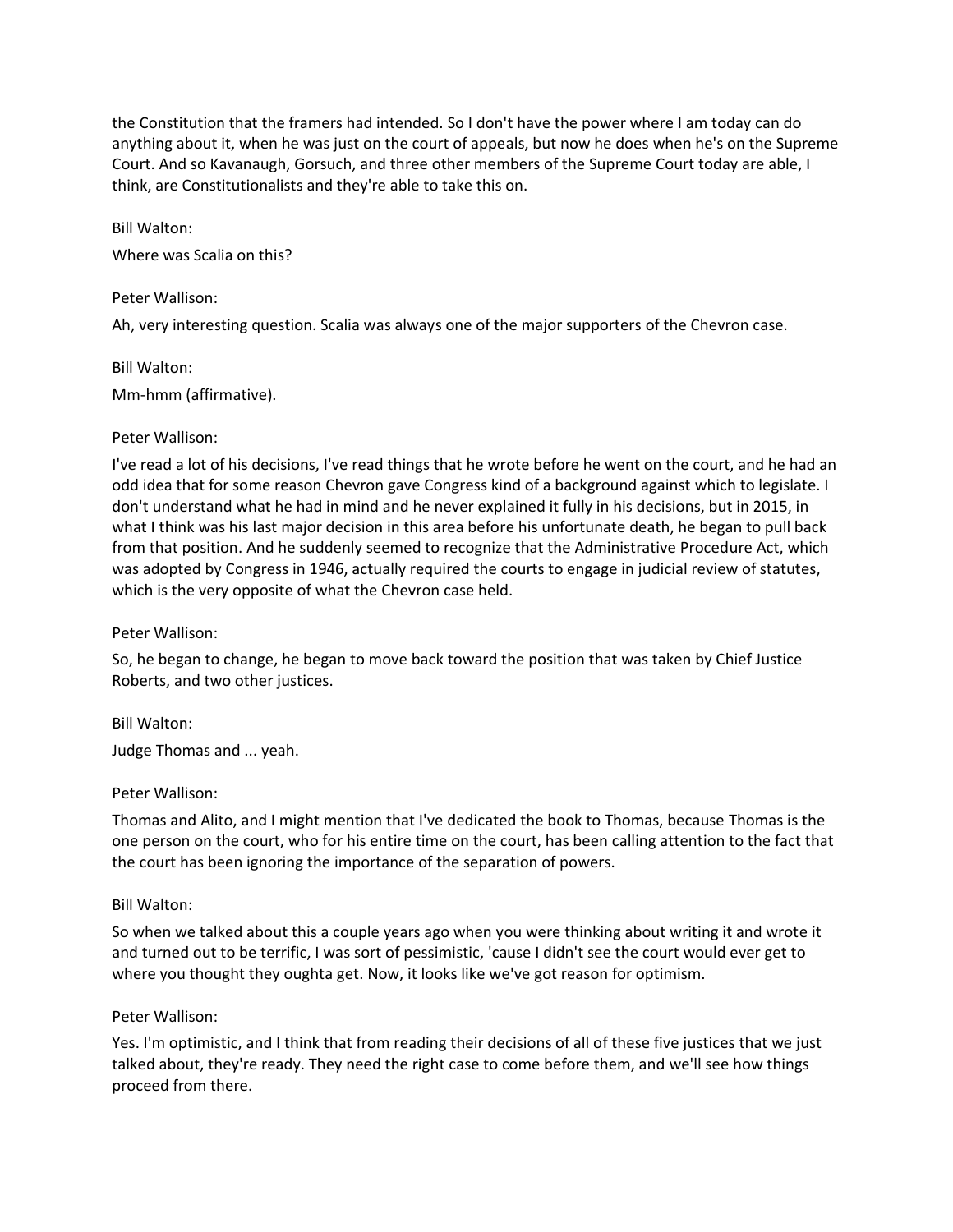Bill Walton:

Well that's-

## Peter Wallison:

But they all recognize the inconsistency between Chevron and what the framers had in mind for what the courts were supposed to do.

### Bill Walton:

And this solution lies in the hands of the Supreme Court. This is not something the lower courts can reinterpret. We've gotta-

## Peter Wallison:

That's right. And, in fact, if the Supreme Court does it, the lower courts will all follow suit. It's not ... One of the wonderful things about the court system is once these decisions are made, they propagate throughout the court system immediately. So it's not as though the court will have to deal with many, many cases. All they have to do was deal with one case and pronounce a change in Chevron idea, or use the non-delegation doctrine in only a single case, and then all of a sudden, other courts begin to adopt that because they follow the precedence established by the Supreme Court.

## Bill Walton:

So this has the potential to be a massive change and reason for us thinking the issues of crony capitalism and the Deep State and the K street culture we have, we could see some good change here.

# Peter Wallison:

Yes, it's entirely possible. Now it won't be quick.

Bill Walton:

Yeah.

# Peter Wallison:

The way the court system works, the cases have to make it up to the Supreme Court, and the Supreme Court has to make the decision, and then things will start to change, but I think within our lifetimes, Bill, we'll see some changes.

### Bill Walton:

I love it, 'cause we ... well, of course, we plan to live a long time, so don't want to bet against ourselves. Yeah, a final word, Peter, anything else that we should've covered about the book that I didn't, other than making sure everybody buys it and reads it?

### Peter Wallison:

No, you've covered it wonderfully. I would just stress again to people that this is not just a dry, legal issue. This is a question of whether we will actually have a democracy, whether the people of the United States are actually going to be responsible for what laws are put into place or whether they are going to allow the nice folks, the intelligent elite people who live around Washington, D.C. and are part of the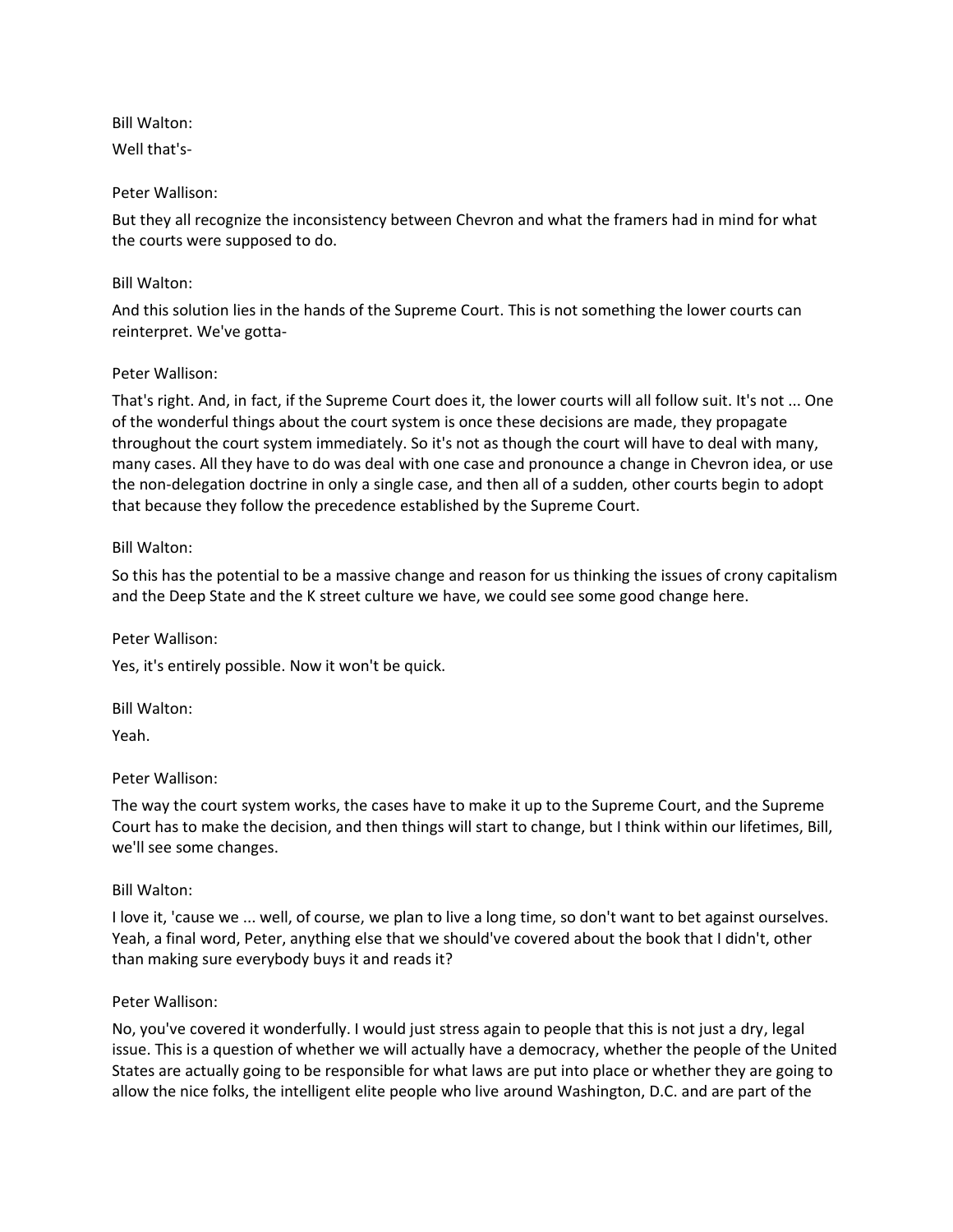government, to make these decisions for them. That's probably not something the American people as a whole want, and they should have the opportunity to make this choice.

Bill Walton:

Peter, thank you. Judicial Fortitude, it just came out, it's on Amazon, published by Encounter Books. Peter, where can people reach you at AEI?

Peter Wallison:

I have an email.

Bill Walton:

Okay, good.

Peter Wallison: Which is PeteWallison@AEI.org.

Bill Walton:

Okay, Peter, thank you. Fascinating, and reasons for optimism.

Peter Wallison:

Thank you, Bill, good to talk with you.

Bill Walton:

Yeah. Great.

Peter Wallison: All right, thank you. That was fun.

Bill Walton:

Yeah, I think we covered it, I think we covered the spine of the arguments. There's a lot of detours I wanted to take into the Consumer Protection Financial Bureau-

Peter Wallison:

Yeah.

Bill Walton:

-the Financial Protection Bureau, whichever one it is, but we didn't have time.

Peter Wallison:

Yeah.

Bill Walton: I think we got the outline, and we